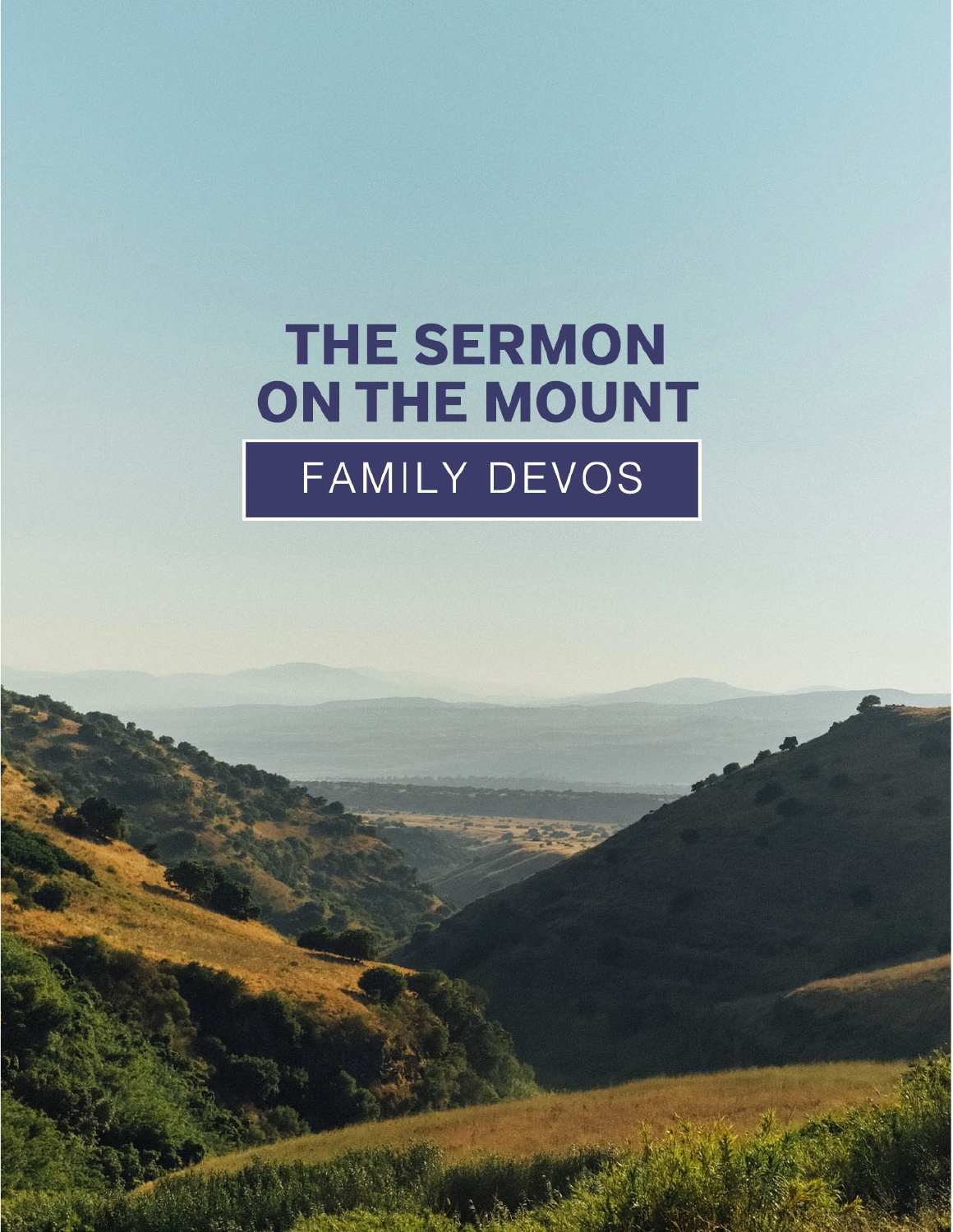## **The Beatitudes**

### **Scripture:** Matthew 5:1-12

#### **Memory Verse:** Matthew 5:3

"Blessed are the poor in spirit, For theirs is the kingdom of heaven."

#### **For My Family:**

This series of devotionals will walk you through the Sermon on the Mount (Matthew 5-7), Jesus' longest recorded teaching. When Jesus was seated on the mountain, His disciples (followers/students) came to Him and He taught them. If we love Jesus and want to learn how to follow Him, we have to let Him speak to us. To do that, we have to go where we will hear Him (His Word), listen to what He has to say (read), and receive His instruction as He teaches us (obey). Always remember to ask God to teach you as you open His Word. Ask Him to give you a heart that is willing to receive His instruction. If you haven't done that yet, go ahead and do so.

This first portion of Matthew 5 is known as the beatitudes (the blessings). "Blessed" could actually be translated "happy!" That may sound strange as you read through the list, but it is more than the kind happy we think of when someone tells a joke or things are really going well for us. It is a deep happiness or joy that isn't affected by the things that happen to us or go on around us. It is rooted in who God is and the truth in His Word, and because both God and His Word are unchanging, God's people will always be blessed and have a reason to be happy.

The beatitudes also teach us what kind of people we should desire to be. You may find yourself in more than one of these beatitudes, and you very well could find yourself in all of them. We should desire to be poor-spirited, meaning we understand that we have nothing apart from God (see John 15:5). We should be meek (humble), hunger and thirst for righteousness, be pure in heart, etc. These are to be the characteristics of the people in God's kingdom. The religious leaders in Jesus' day were admired for the outward display of righteousness, but in God's kingdom, righteousness comes from within. What an amazing promise that those who hunger and thirst for righteousness will be filled!

But what about being persecuted? Does that mean I should want people to be mean to me? No, but it is a promise that you will face hardship because of your decision to follow Jesus, and when you do, you are still blessed. God wants you to remember, whenever people are mean to you because you do what's right in obedience to Him, that the kingdom of heaven belongs to you! He wants you to know that He will give you a great reward for standing up for Him even when it was so hard to do so. Sometimes following Jesus will be really hard, but knowing God's Word and His promises will give us strength to stand. Following Jesus is always worth it, and that will never change.